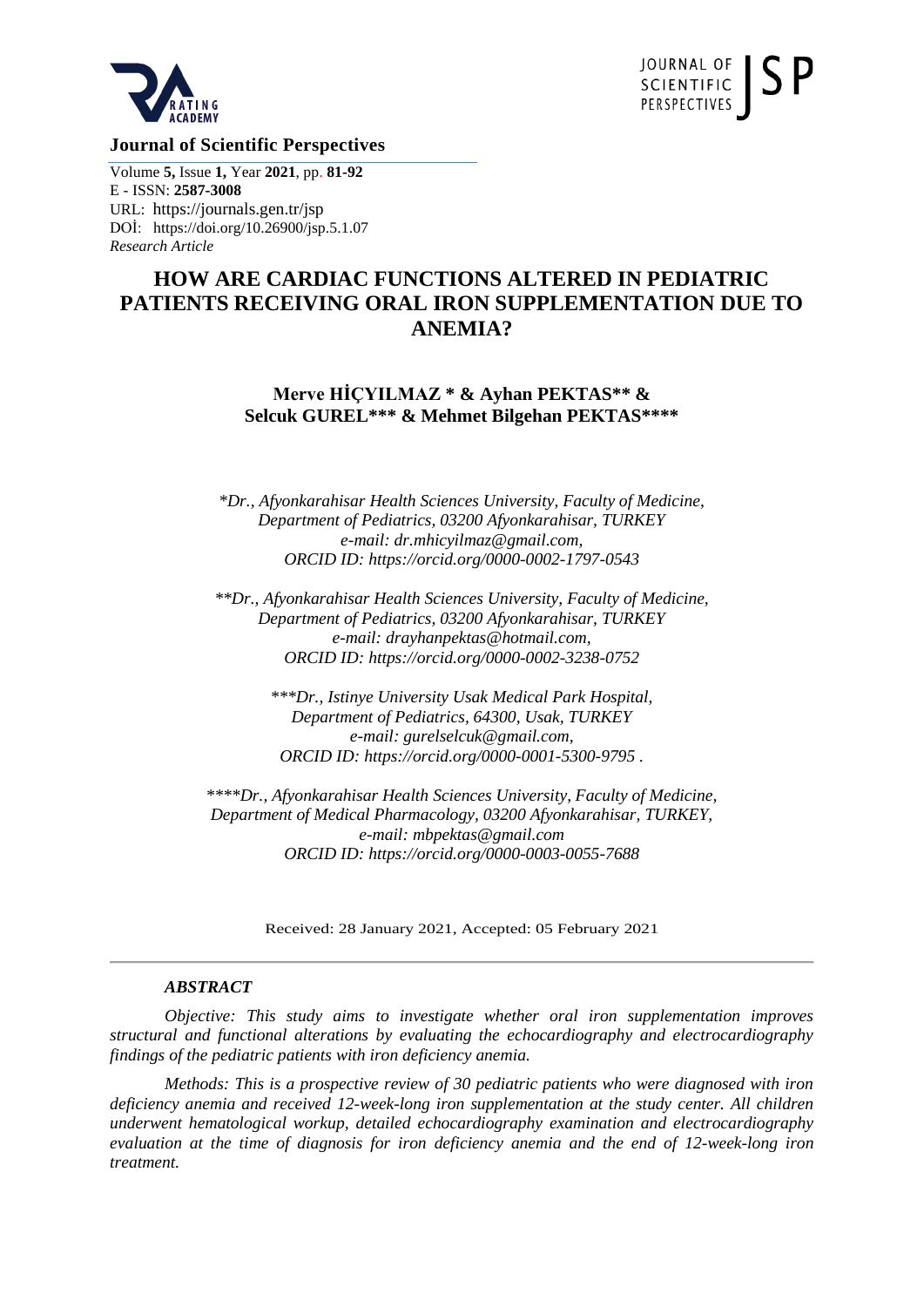*Results: After 12-week-long iron treatment, hemoglobin, mean corpuscular volume, mean corpuscular hemoglobin concentration, red blood cell count, Mentzer index, serum iron, serum iron binding capacity, serum ferritin and transferrin increased significantly (p=0.001, p=0.001, p=0.001, p=0.036, p=0.001, p=0.002, p=0.001 and p=0.001 respectively). Pulse rate, respiration rate, and diastolic left ventricle wall thickness decreased significantly while tricuspid E and A wave velocities increased significantly at the end of iron supplementation (p=0.004, p=0.033, p=0.009, p=0.003 and p=0.021 respectively). As for the tissue Doppler echocardiography findings, only interventricular septum isovolumetric contraction time decreased significantly after iron treatment (p=0.002). The PR interval shortened significantly, p dispersion decreased significantly and T-peak to T-end interval shortened significantly following iron supplementation (respectively p=0.013, p=0.033 and p=0.029).*

*Conclusion: Oral iron supplementation seems to contribute to the reversal of cardiac remodeling, elimination of compensatory hemodynamic mechanisms and inhibition of sympathetic activation within cardiac tissues.*

*Keywords: Child, Echocardiography, Electrocardiography, Iron Deficiency Anemia*

## **1. INTRODUCTION**

Anemia is defined as a decrease in the number of red blood cells and hemoglobin (Hb) concentration in blood (DeLoughery, 2017). Iron deficiency is the most common cause of anemia which occurs due to the lack of iron intake and/or depletion of iron stores in the body (Camaschella, 2015). Being the most abundantly found trace element in human body, iron is required to produce Hb and transport oxygen (Subramaniam & Girish, 2015). Iron deficiency is a global health problem and a common medical condition which is frequently encountered in daily clinical practice (Lopez et al., 2016). It has been reported that iron deficiency affects 30–40% of pre-school children in industrialized countries, and nearly all children at preschool age in developing countries (Wang, 2016).

World Health Organization estimated that nearly half of the children worldwide aged 0–5 years between 1993 and 2005 had anemia (McLean et al., 2009). In order to make a diagnosis of iron deficiency anemia in children, lowered Hb concentrations, ferritin levels and/or reticulocyte counts should be measured depending on age, sex, pregnancy, altitude, and smoking (Powers & Buchanan, 2014). The physiologic response to anemia is a compensatory elevation in cardiac output by increasing blood volume, preload, heart rate, and stroke volume. These alterations can be identified with the augmentation in sympathetic nervous activity (Yokusoglu et al., 2007).

The symptoms and signs of iron deficiency anemia that result from hypoxic functioning include fatigue, breathlessness at rest, exertional dyspnea, vertigo, syncope, headache, tachycardia, and cardiac systolic flow murmurs (Anand & Gupta, 2018). In severe cases, patients might have dyspnea at rest, angina pectoris, and hemodynamic instability (Anand & Gupta, 2018; Yokusoglu et al., 2007). Accordingly, it has been speculated that ongoing acceleration in sympathetic nervous activity of the heart might even lead to cardiomyopathy (Hegde et al., 2006).

This study aims to investigate whether oral iron supplementation improves structural and functional alterations by evaluating the echocardiography and electrocardiography findings of the pediatric patients with iron deficiency anemia.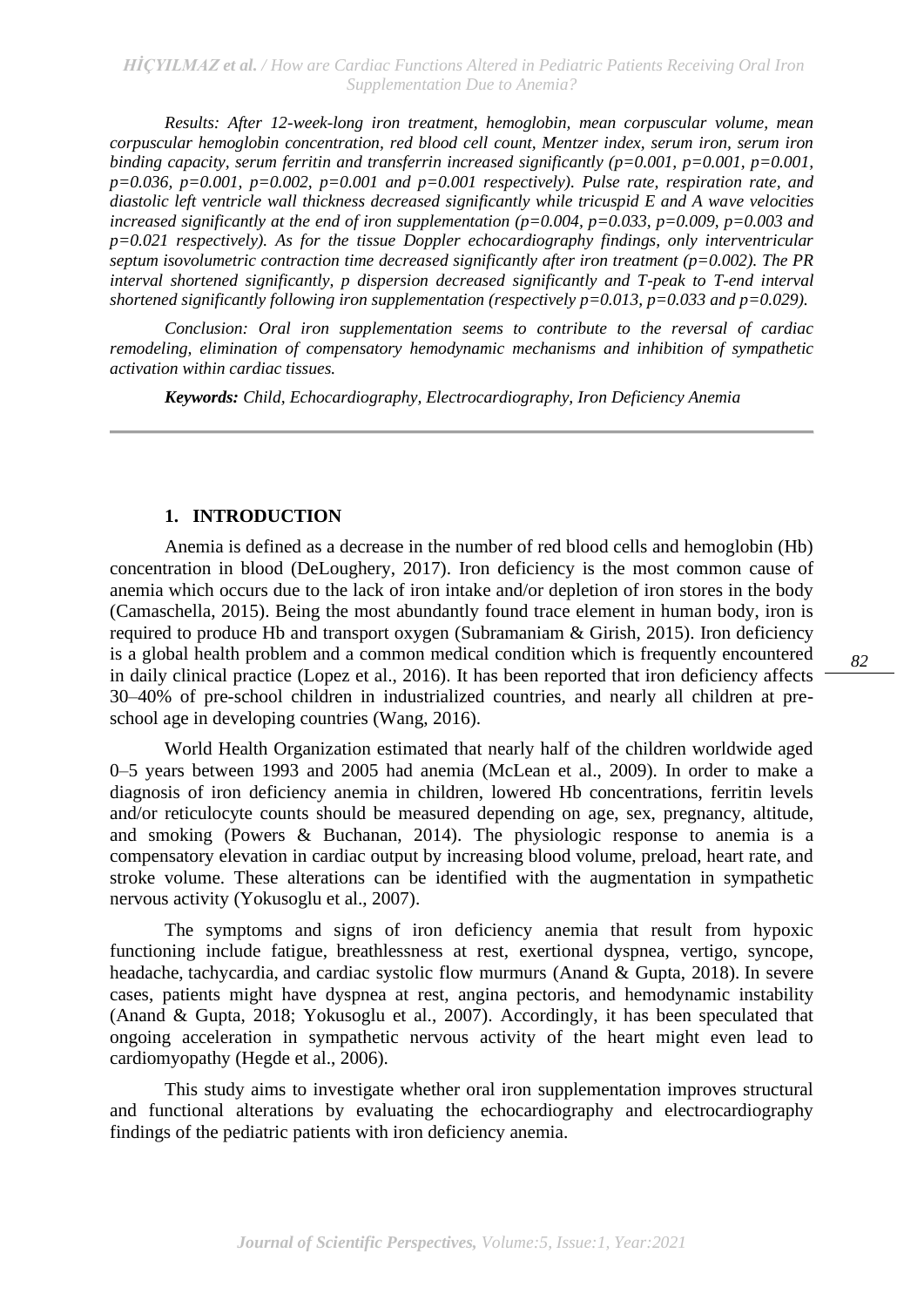## **2. METHODS**

This is a prospective review of 30 pediatric patients who were diagnosed with iron deficiency anemia and received 12-week-long iron supplementation at the Department of Pediatrics in Afyonkarahisar Health Sciences University Hospital between January 2019 and March 2019. The study cohort consisted of 9 boys (30%) and 21 girls (70%) and their mean age was  $14.2 \pm 3.1$  years (range: 7-18 years). This study was approved by the Institutional Review Board and Ethical Committee of the study center.

The inclusion criteria were being a pediatric patient aged less than 19 years and having a diagnosis of iron deficiency anemia. The pediatric patients with other types of anemia, other hematologic diseases, infections, cardiac diseases, renal diseases, gastrointestinal system diseases, endocrinopathies and malignancies were excluded. The children who used drugs impairing iron absorption, pediatric patients who had iron treatment or anti-inflammatory treatment previously and children who failed to get regular iron treatment were excluded.

Data related with age, height, body weight, pulse rate, respiration rate, peripheral capillary oxygen saturation, systolic and diastolic blood pressures were recorded. Body mass index was computed as follows: Body mass index= Weight  $(kg) /$  Height<sup>2</sup> (m<sup>2</sup>)

## **2.1. Laboratory Studies**

Complete blood count was made, serum concentrations of iron, ferritin and transferrrin were measured and total iron binding capacity (TIBC) was specified at the time of diagnosis for iron deficiency anemia and the end of 12-week-long iron treatment.

Complete blood count was made by using daily calibrated hemocytometer (LH-780, Beckman Coulter, USA). Measurements of Hb, mean erythrocyte volume (MCV), mean corpuscular Hb concentration (MCHC), red blood cell distribution width (RDW), red blood cell count, white blood cell count and platelet count were made. In order to distinguish iron deficiency anemia from beta-thalassemia, Mentzer index was calculated as MCV per red blood cell count.

A calibrated Dimension RxL Max Integrated Chemistry System was used to measure serum concentrations of iron, ferritin and transferrin (Siemens Healthineers, Erlangen, Germany). TIBC was directly determined by IL TestTM TIBC Sample Pretreatment Kit (Instrumentation Laboratory SpA, Milano, Italy; Cat. No 181730–00).

## **2.2. Echocardiography Examination**

Echocardiography examination was performed by means of a commercially available machine with 3-5 MHz transducers (Vivid I, GE Healthcare, Chicago, IL, USA). The patients were made to rest for 5 minutes before the measurements and breathe slowly throughout the procedure. Recordings were performed with subjects in the supine or left lateral positions. All children underwent M-mode, two-dimensional, color, Doppler-continuous, and pulse waveechocardiography examination at the time of diagnosis and the end of iron treatment. The mean values were recorded by averaging the results of three consecutive measurements.

M-mode tracings were supplied at the level of the tips of mitral leaflets in the parasternal long-axis position, and measurements of the left ventricular end-systolic and enddiastolic dimension were performed according to the recommendations of the American Society of Echocardiography (Nagueh et al., 2016). Left ventricular end-systolic and enddiastolic dimensions as well as aorta and interventricular septum dimensions were measured from the parasternal long-axis window. Left ventricular ejection fraction and fractional shortening were provided using Teichholtz in M-mode echocardiography.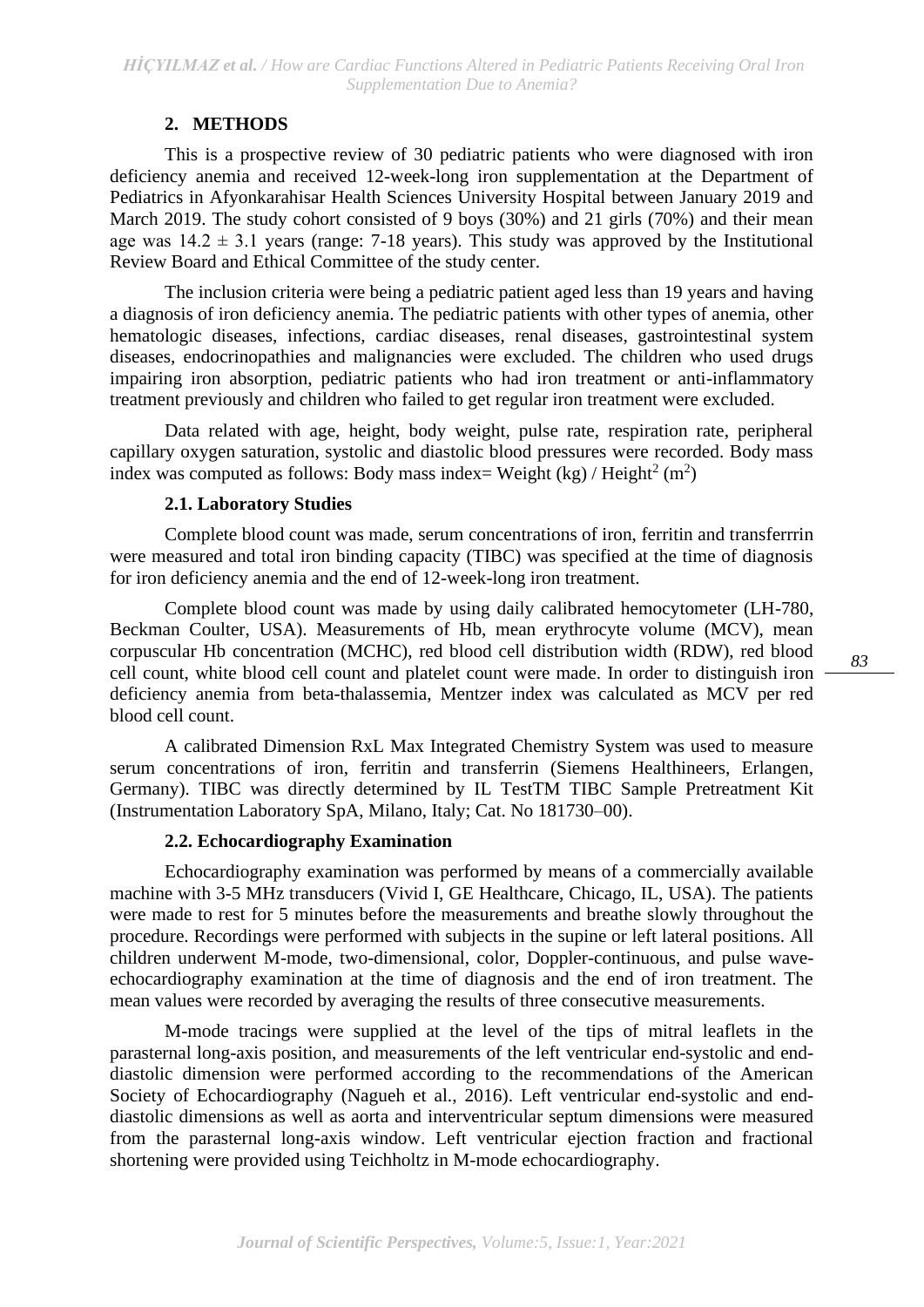Tissue Doppler measurements were performed to designate the myocardial velocities during systole, early diastole and late diastole. The isovolumic contraction time (IVCT) was the time period between the end of the myocardial wave during late diastole (Am) and the beginning of the myocardial wave during systole (Sm). The isovolumic relaxation time (IVRT) was the time period between the end of the Sm wave and the beginning of the myocardial wave during early diastole (Em). Ejection time was the duration of ventricular outflow. Myocardial performance index (MPI) was the sum of IVCT and IVRT values, divided by ejection time.

## **2.3. Electrocardiography Evaluation**

All children had electrocardiography (ECG) at the time of diagnosis and the end of iron treatment. The 12-lead ECG was saved at a paper speed of 50 mm/hour and gain of 10 mm/mV (Cardiofax V; Nihon Kohden Corporation, Tokyo, Japan) in the supine position. The patient was allowed to breathe spontaneously, but speaking was not permitted during the recording. All measurements were done manually by using magnifying glass and the mean values were recorded by averaging the results of three consecutive measurements.

The electrical axis of the heart in the frontal plane was represented by the QRSaxis. P-wave duration was measured in lead II, from the beginning to the end of P-wave. PR interval was also measured in lead II, from the beginning of P-wave to the beginning of Rwave. ORS complex duration was measured in lead V, from the beginning of O wave to the end of the S wave. The measurement of the QT interval was started from the onset of the QRS complex until the end of the T-wave. Corrected QT interval was specified by Bazett's formula (Bazett, 1920). P-wave dispersion was calculated by subtracting minimum P-wave duration from maximum P-wave duration. QRS dispersion was the difference between maximum and minimum QRS complex durations. Corrected QT dispersion was found by subtracting minimum corrected QT interval from maximum corrected QT interval.

#### **2.4. Statistical Analysis**

Collected data were analyzed by Statistical package for Social Sciences version 25.0 (SPSS Inc., SPSS IBM, Armonk, NY, USA). Continuous variables were expressed as mean  $\pm$ standard deviation (range: minimum-maximum) and categorical variables were denoted as numbers or percentages. Kolmogorov-Smirnov test was used to test the distribution of variables. Paired samples t-test and Wilcoxon test were used for the comparisons. Two-tailed p values less than 0.05 were accepted to be statistically significant.

#### **3. RESULTS**

Table 1 shows the clinical characteristics of the patients before and after 12-week-long iron administration. The height and weight of the patients increased significantly but the pulse rate and respiration rate decreased significantly following iron supplementation (p=0.002,  $p=0.014$ ,  $p=0.004$  and  $p=0.033$  respectively).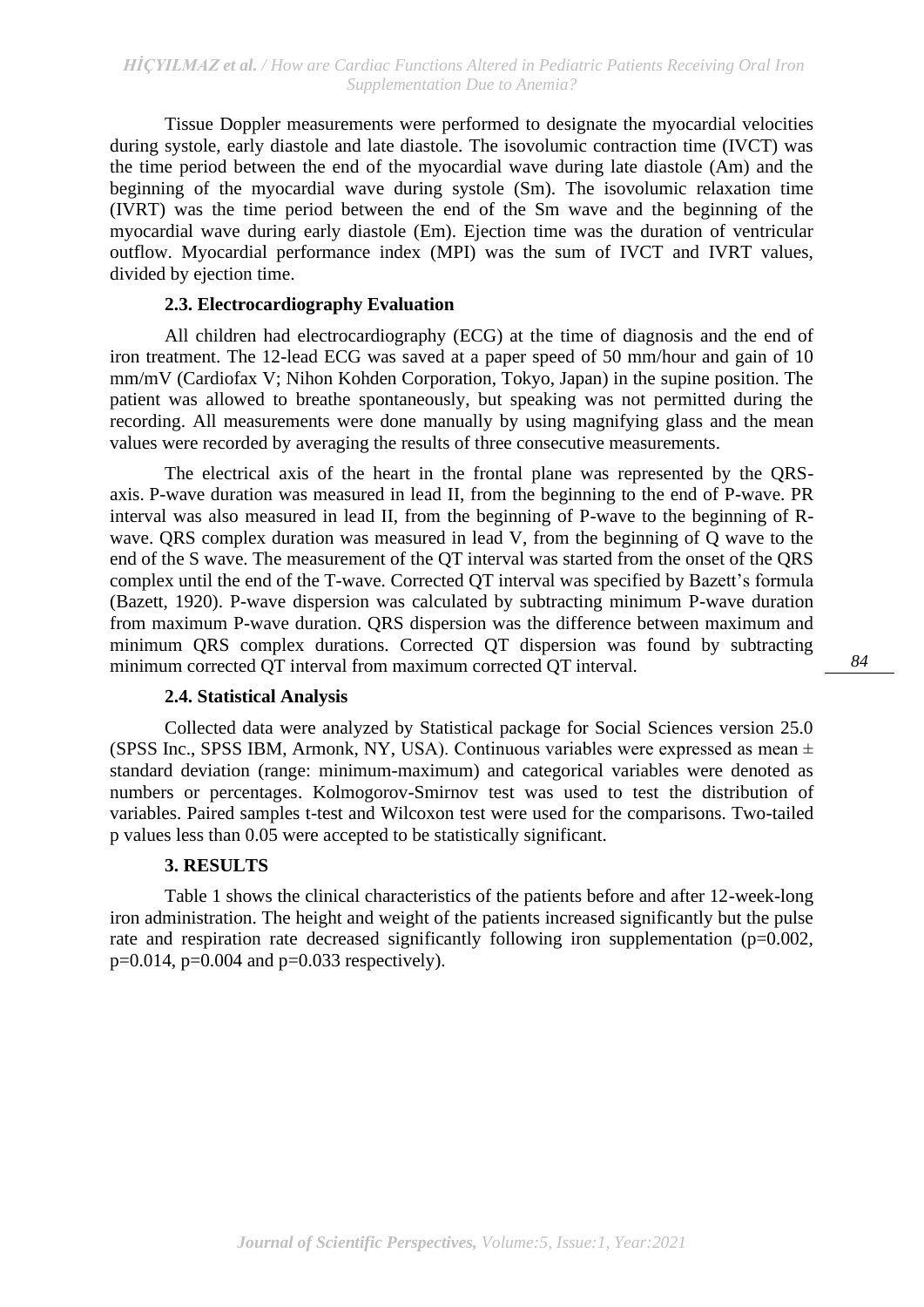|                                 | Before treatment | After treatment  | p        |
|---------------------------------|------------------|------------------|----------|
|                                 | $(n=30)$         | $(n=30)$         |          |
| Height $(m)$                    | $1.56 \pm 0.16$  | $1.58 \pm 0.15$  | $0.002*$ |
| Weight (kg)                     | $49.0 \pm 15.7$  | $50.3 \pm 15.2$  | $0.014*$ |
| Body mass index $(kg/m2)$       | $19.67\pm4.13$   | $19.77 \pm 3.90$ | 0.631    |
| Arterial oxygen saturation (%)  | $97.0 \pm 2.0$   | $97.5 \pm 1.4$   | 0.340    |
| Pulse rate (beats/min)          | $97.6 \pm 17.5$  | $86.6 \pm 10.3$  | $0.004*$ |
| Respiration rate (breaths/min)  | $23.8 \pm 2.5$   | $22.4 \pm 2.1$   | $0.033*$ |
| Systolic blood pressure (mmHg)  | $108.3 \pm 9.9$  | $105.3 \pm 8.5$  | 0.177    |
| Diastolic blood pressure (mmHg) | $69.3 \pm 8.7$   | $66.3 \pm 6.7$   | 0.163    |

\*p<0.05 was accepted to be statistically significant.

After 12-week-long iron treatment, hemoglobin, MCV, MCHC, red blood cell count, Mentzer index, serum iron, TIBC, ferritin and transferrin values increased significantly (p=0.001, p=0.001, p=0.001, p=0.036, p=0.001, p=0.002, p=0.001 and p=0.001 respectively). On the contrary, RDW, Mentzer index and platelet count decreased significantly (p=0.001,  $p=0.004$  and  $p=0.006$  respectively) (Table 2).

| <b>Table 2.</b> Hematological parameters before and after iron supplementation |  |  |  |
|--------------------------------------------------------------------------------|--|--|--|
|--------------------------------------------------------------------------------|--|--|--|

|                                                    | Before treatment<br>$(n=30)$ | After treatment<br>$(n=30)$ | p        |   |
|----------------------------------------------------|------------------------------|-----------------------------|----------|---|
| Hemoglobin $(g/dl)$                                | $9.97 \pm 1.28$              | $12.7 \pm 1.54$             | $0.001*$ | δ |
| Mean corpuscular volume (fl)                       | $72.45 \pm 7.83$             | $82.15 \pm 8.25$            | $0.001*$ |   |
| Mean corpuscular hemoglobin concentration $(g/dl)$ | $29.31 \pm 1.67$             | $31.5 \pm 1.42$             | $0.001*$ |   |
| Red blood cell count $(x10^3/\text{mm}^3)$         | 4645.0±549.5                 | 4836.7±434.2                | $0.036*$ |   |
| Red cell distribution width (%)                    | $17.28 \pm 2.56$             | $15.26 \pm 2.60$            | $0.001*$ |   |
| Mentzer index (MCV/RBC count)                      | 15.84±2.69                   | $17.18 \pm 2.63$            | $0.004*$ |   |
| White blood cell count (/mm3)                      | $6942.3 \pm 2292.5$          | $7334.7\pm2179.6$           | 0.277    |   |
| Neutrophil/Lymphocyte                              | $2.32 \pm 1.13$              | $2.17 \pm 1.10$             | 0.430    |   |
| Platelet count $(x10^3/\text{mm}3)$                | 339.570±105.827              | 302.370±62.924              | $0.006*$ |   |
| Serum iron (mg/dl)                                 | $27.50 \pm 9.33$             | $66.58 \pm 38.85$           | $0.001*$ |   |
| Serum iron binding capacity $(\mu g/dl)$           | 419.64±60.32                 | $383.73 \pm 53.33$          | $0.002*$ |   |
| Serum ferritin (ng/ml)                             | $6.42 \pm 5.24$              | $23.62 \pm 24.34$           | $0.001*$ |   |
| Serum transferrin                                  | $6.76 \pm 2.71$              | $17.69 \pm 10.0$            | $0.001*$ |   |

\*p<0.05 was accepted to be statistically significant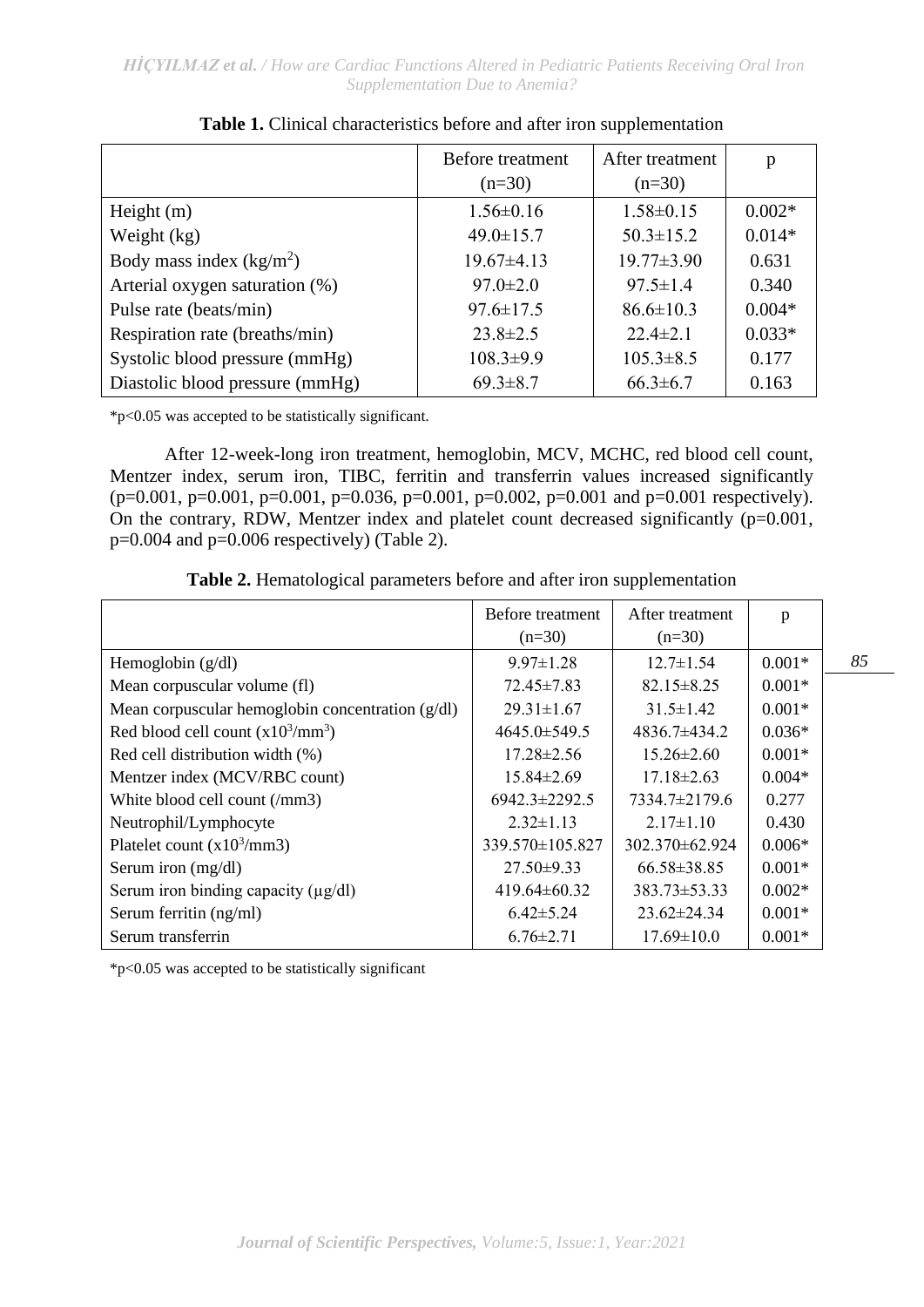|                                                        | Before treatment | After treatment    | p        |
|--------------------------------------------------------|------------------|--------------------|----------|
|                                                        | $(n=30)$         | $(n=30)$           |          |
| Systolic interventricular septum thickness (mm)        | $1.58 \pm 0.79$  | $1.40 \pm 0.33$    | 0.243    |
| Diastolic interventricular septum thickness (mm)       | $0.97 \pm 0.19$  | $0.95 \pm 0.20$    | 0.655    |
| Systolic left ventricle internal diameter (mm)         | $2.30 \pm 0.52$  | $2.43 \pm 0.58$    | 0.257    |
| Systolic left ventricle posterior wall thickness (mm)  | $1.66 \pm 0.35$  | $1.69 \pm 0.35$    | 0.658    |
| Diastolic left ventricle internal diameter (mm)        | $4.12 \pm 0.61$  | $4.24 \pm 0.56$    | 0.208    |
| Diastolic left ventricle posterior wall thickness (mm) | $1.12 \pm 0.21$  | $0.99 \pm 0.23$    | $0.009*$ |
| Systolic volume $(mm3)$                                | 53.83±20.92      | $59.73 \pm 18.11$  | 0.103    |
| End-diastolic volume $(mm^3)$                          | 75.23±25.60      | $81.63 \pm 24.66$  | 0.112    |
| Fractional shortening (%)                              | $44.40 \pm 7.61$ | 44.43±8.47         | 0.985    |
| Ejection fraction (%)                                  | 76.50 ±8.67      | 75.13±8.88         | 0.492    |
| Systolic left ventricle mass (g)                       | 138.45±45.38     | $146.66 \pm 62.0$  | 0.254    |
| Systolic left ventricle mass index (g/m)               | 98.78±28.16      | 100.08±39.12       | 0.860    |
| Diastolic left ventricle mass (g)                      | 163.73±58.98     | 157.46±73.26       | 0.462    |
| Diastolic left ventricle mass index (g/m)              | 116.68±34.30     | $106.71 \pm 37.97$ | 0.241    |
| Systolic left ventricle outflow tract (m/sec)          | $1.32 \pm 0.20$  | $1.33 \pm 0.24$    | 0.597    |
| Diastolic left ventricle outflow tract (m/sec)         | $1.20 \pm 0.55$  | $1.25 \pm 0.68$    | 0.157    |
| Ascending aorta (mm)                                   | $1.39 \pm 0.20$  | $1.34 \pm 0.27$    | 0.243    |
| Descending aorta (mm)                                  | $1.44 \pm 0.17$  | $1.46 \pm 0.38$    | 0.761    |
| Mitral E velocity                                      | $0.99 \pm 0.21$  | $0.99 \pm 0.23$    | 0.919    |
| Mitral A velocity                                      | $0.67 \pm 0.16$  | $0.63 \pm 0.17$    | 0.379    |
| Mitral E/A                                             | $1.50 \pm 0.28$  | $1.85 \pm 1.79$    | 0.297    |
| Tricuspid E velocity                                   | $0.67 \pm 0.15$  | $0.81 \pm 0.25$    | $0.003*$ |
| Tricuspid A velocity                                   | $0.43 \pm 0.10$  | $0.50 \pm 0.16$    | $0.021*$ |
| Tricuspid E/A                                          | $1.62 \pm 0.47$  | $1.66 \pm 0.4$     | 0.599    |
| Deceleration time (sec)                                | 83.40±30.38      | 85.93±15.54        | 0.669    |
| Tricuspid annular plane systolic excursion             | $3.86 \pm 0.81$  | $3.92 \pm 0.79$    | 0.618    |
| Mitral annular plane systolic excursion                | $3.19 \pm 0.63$  | $3.36 \pm 0.59$    | 0.188    |

|  |  |  | Table 3. Echocardiography findings before and after iron supplementation |
|--|--|--|--------------------------------------------------------------------------|
|  |  |  |                                                                          |

\*p<0.05 was accepted to be statistically significant.

Table 3 summarizes the echocardiography findings of the patients before and after iron treatment. Diastolic left ventricle wall thickness decreased significantly while tricuspid E and A wave velocities increased significantly at the end of iron supplementation (p=0.009, p=0.003 and p=0.021 respectively). As for the tissue Doppler echocardiography findings, only interventricular septum IVCT decreased significantly after 12-week-long iron administration (p=0.002) (Table 4).

*86*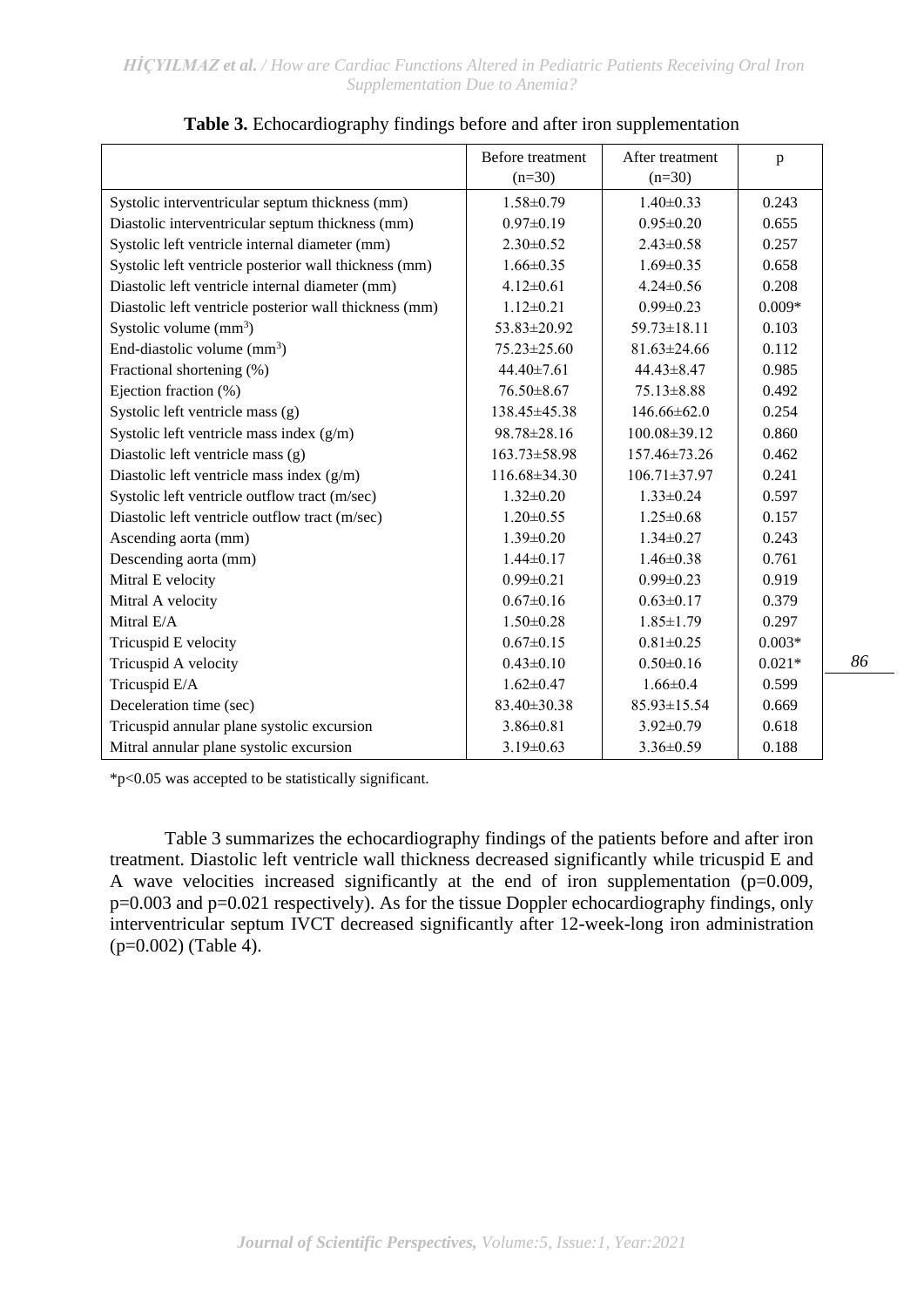|                                   | Before treatment    | After treatment     | p        |
|-----------------------------------|---------------------|---------------------|----------|
|                                   | $(n=30)$            | $(n=30)$            |          |
| Left ventricle                    |                     |                     |          |
| Em                                | $0.1993 \pm 0.0378$ | $0.2067 \pm 0.0706$ | 0.543    |
| Am                                | $0.0830 \pm 0.0177$ | $0.0887 \pm 0.0391$ | 0.491    |
| Sm                                | $0.1140 \pm 0.0275$ | $0.1360 \pm 0.1264$ | 0.359    |
| Interventricular relaxation time  | $62.77 \pm 11.72$   | 57.90±9.38          | 0.055    |
| Interventricular contraction time | $60.63 \pm 8.38$    | 58.97±11.34         | 0.365    |
| Myocardial performance index      | 48.42±7.99          | $45.74 \pm 7.93$    | 0.230    |
|                                   |                     |                     |          |
| Interventricular septum           |                     |                     |          |
| Em                                | $0.1403 \pm 0.0281$ | $0.1417\pm0.0232$   | 0.830    |
| Am                                | $0.1027 \pm 0.1512$ | $0.0723 \pm 0.0148$ | 0.288    |
| Sm                                | $0.0857 \pm 0.0119$ | $0.0850 \pm 0128$   | 0.827    |
| Interventricular relaxation time  | $60.07 \pm 13.19$   | $63.0 \pm 10.48$    | 0.290    |
| Interventricular contraction time | $67.03 \pm 10.61$   | $58.13 \pm 8.9$     | $0.002*$ |
| Myocardial performance index      | 50.52±10.78         | $47.76 \pm 7.67$    | 0.227    |
|                                   |                     |                     |          |
| <b>Right ventricle</b>            |                     |                     |          |
| Em                                | $0.1747 \pm 0.0386$ | $0.1720 \pm 0.0295$ | 0.677    |
| Am                                | $0.1230 \pm 0.0295$ | $0.1210\pm0.0264$   | 0.774    |
| Sm                                | $0.1507 \pm 0.0393$ | $0.1483 \pm 0.0231$ | 0.798    |
| Interventricular relaxation time  | $61.07 \pm 14.28$   | 58.47±14.16         | 0.396    |
| Interventricular contraction time | $64.03 \pm 13.62$   | $63.47 \pm 1.50$    | 0.832    |
| Myocardial performance index      | 52.45±10.95         | 49.41±11.40         | 0.218    |

| Table 4. Tissue doppler echocardiography findings before and after iron supplementation |  |
|-----------------------------------------------------------------------------------------|--|
|-----------------------------------------------------------------------------------------|--|

\*p<0.05 was accepted to be statistically significant.

Table 5 displays the ECG findings of the patients before and after 12-week-long iron treatment. The PR interval shortened significantly, p dispersion decreased significantly and Tpeak to T-end interval shortened significantly following iron supplementation (respectively p=0.013, p=0.033 and p=0.029).

**Table 5.** Electrocardiography findings before and after iron supplementation

|                                | Before treatment   | After treatment    | p        |
|--------------------------------|--------------------|--------------------|----------|
|                                | $(n=30)$           | $(n=30)$           |          |
| Heart rate (beats/min)         | $86.57 \pm 16.49$  | 77.47±14.21        | 0.480    |
| Heart axis $(°)$               | $48.50 \pm 25.08$  | $34.27 \pm 19.38$  | 0.050    |
| P wave (sec)                   | $110.67 \pm 31.40$ | 94.0±20.44         | 0.928    |
| PR interval (sec)              | $188.0 \pm 38.09$  | $171.33 \pm 26.09$ | $0.013*$ |
| QRS interval (sec)             | $108.0 \pm 27.04$  | $79.33 \pm 24.34$  | 0.118    |
| QT interval (sec)              | 364.67±32.24       | $377.33 \pm 35.12$ | 0.612    |
| Corrected QT interval (sec)    | $436.67 \pm 47.74$ | $424.73 \pm 32.31$ | 0.682    |
| P dispersion                   | $62.66\pm22.73$    | $40.33 \pm 20.40$  | $0.033*$ |
| QRS dispersion                 | $64.67\pm44.47$    | $35.33 \pm 15.25$  | 0.340    |
| Corrected QT dispersion        | $62.07 \pm 30.18$  | $66.10 \pm 22.95$  | 0.337    |
| T-peak to T-end interval (sec) | $80.33 \pm 23.85$  | $56.33 \pm 22.97$  | $0.029*$ |

\*p<0.05 was accepted to be statistically significant.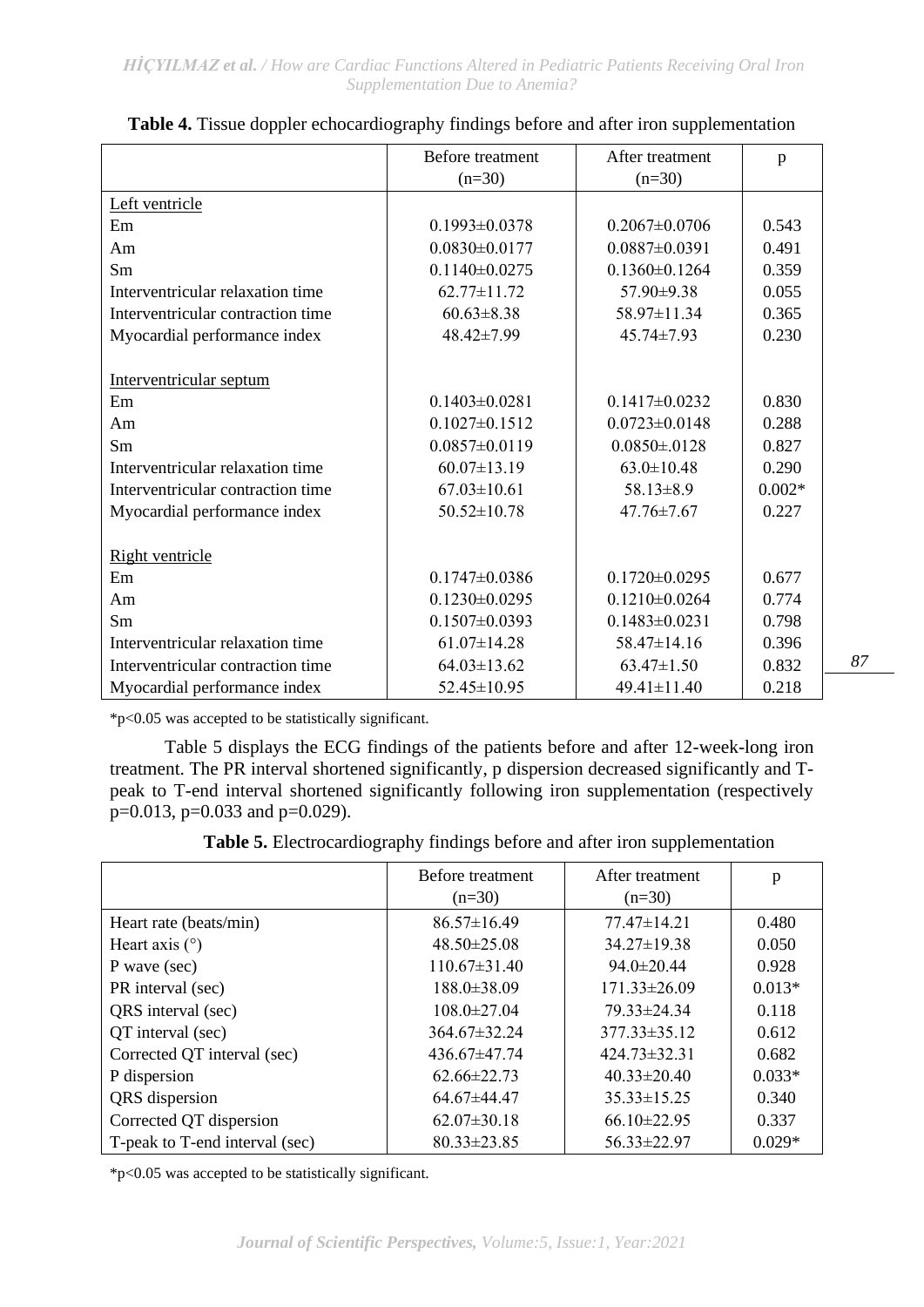## **4. DISCUSSION**

Anemia is a consequence of long term iron deficiency which leads to compensatory changes in circulation (Hegde et al., 2006). At the beginning of iron deficiency anemia, cardiac output increases and circulation is enhanced. Long-lasting hyperdynamic circulation increases the load on the heart and causes myocardial ischemia and hypoxia (Hegde et al., 2006; Jankowska & Ponikowski, 2010).

In case iron deficiency anemia is not treated, myocardium cannot overcome the high load and, thus, ventricular walls are thickened and ventricles become hypertrophic and dilated (Cohen-Solal et al., 2014; Jankowska & Ponikowski, 2010). Remodeling of cardiac muscles is a long term complication of iron deficiency anemia. This complication usually ends up with the development of mechanisms for hemodynamic compensation (Cohen-Solal et al., 2014; Jankowska & Ponikowski, 2010). These mechanisms include (i) reduced afterload due to a decrease in systemic vascular resistance, (ii) increased preload due to acceleration in venous return and (iii) increased left ventricular function triggered by increased sympathetic activity and inotropic factors. In addition, heart rate is increased in anemic patients due to hypoxiastimulated chemoreceptors (Cohen-Solal et al., 2014; Hegde et al., 2006; Jankowska & Ponikowski, 2010).

It has been reported that left ventricle volume index is decreased, cardiac index is reduced, left ventricle end diastolic pressure is increased, left atrium is enlarged and left ventricle diastolic filling parameters are extended significantly in patients with iron deficiency anemia (Simsek et al., 2010). A Turkish study also pointed out significantly elevated myocardial performance indices of left ventricle, right ventricle and interventricular septum in infants with iron deficiency anemia. Additionally, ejection time was significantly lowered in left ventricle, right ventricle and interventricular septum in these infants (Alioglu et al., 2013).

Anemia may cause abnormalities in sympathetic nerve activity due to the perception of hypoxia in the carotid body (Kobak et al., 2019). Turner et al. established a model of iron deficiency in mice and found that the increase in cardiac output triggered the activation of sympathetic nervous system within the heart and ultimately resulted in left ventricular hypertrophy (Turner et al., 2002). Similarly, Yokusoglu et al. demonstrated the impairment in autonomic nervous system of the heart in patients with iron deficiency anemia (Yokusoglu et al., 2007). It has been hypothesized that hypoxia inhibits mitochondrial respiratory chain or potassium channels and, thus, intracellular calcium accumulates. The accumulation of calcium in myocardial cells subsequently impairs the myocardial functions (Kobak et al., 2019; Turner et al., 2002; Yokusoglu et al., 2007).

The PR interval is defined as the time interval from the onset of the p wave to the start of the QRS complex. This interval reflects the conduction through the atrioventricular node (Schumacher et al., 2017; Simsek et al., 2010). P wave dispersion is described as the difference between the widest and the narrowest p wave duration recorded from all of the ECG leads. P wave dispersion has been addressed as a marker for atrial remodeling and predictor for atrial fibrillation (Okutucu et al., 2016; Pérez-Riera et al., 2016). Increased p wave dispersion designates the delay in intra-atrial and inter-atrial conduction time which can be attributed to the lack of a well-coordinated conduction system within the atrial muscles (Okutucu et al., 2016; Pérez-Riera et al., 2016; Schumacher et al., 2017). T-peak to T-end interval is depicted as an index for transmural dispersion of ventricular repolarization. Any prolongation in this interval has been considered as a risk factor for ventricular tachyarrhythmia (Dinshaw et al., 2018; Tse et al., 2018). A Turkish study determined that heart rate was significantly higher and maximum P wave duration and P wave dispersion were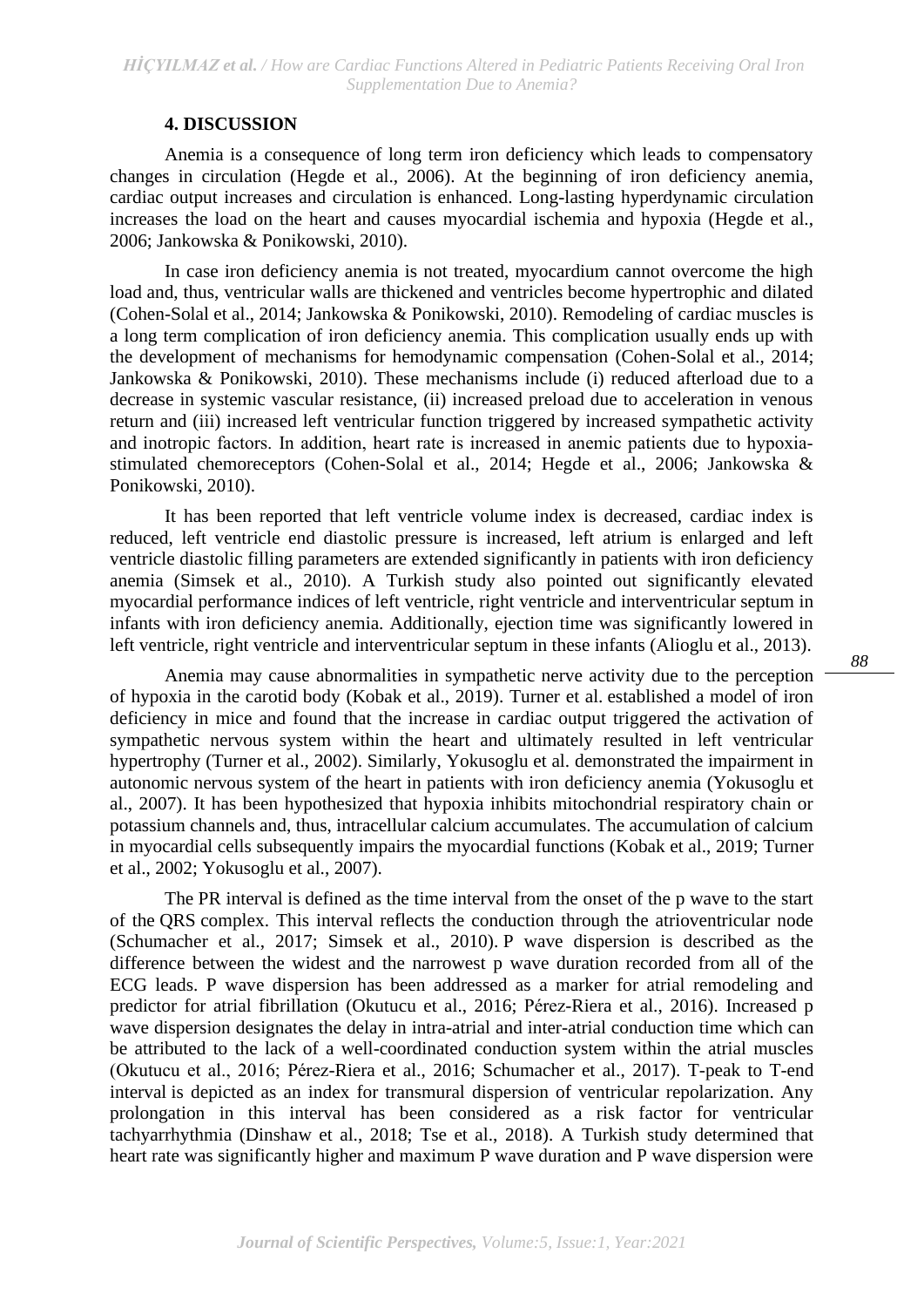significantly longer in patients with iron deficiency anemia when compared to healthy controls (Simsek et al., 2010).

Previously published studies have revealed the effects of iron treatment on exercise capacity and life quality of the adults with heart failure (Anker et al., 2009; Ponikowski et al., 2015; van Veldhuisen et al., 2017). In the FAIR-HF study, intravenous [ferric carboxymaltose](https://www.sciencedirect.com/topics/nursing-and-health-professions/ferric-carboxymaltose) treatment significantly improved clinical symptoms, functional capacity and quality of life in patients with heart failure (Anker et al., 2009). The CONFIRM-HF study attested that intravenous iron treatment over a 1-year period helped to maintain the improvements in functional capacity, clinical symptoms, and quality of life in heart failure patients (Ponikowski et al., 2015). The EFFECT-HF study designated the beneficial effects of intravenous iron supplementation on mixed venous oxygen tension of the adults with heart failure (van Veldhuisen et al., 2017). A meta-analysis confirmed that intravenous iron supplementation is a safe and efficient treatment approach which is associated with a recovery in quality of life parameters, reduction in hospitalizations, and prolongation of six minute walk distance (Avni et al., 2012).

To the best of our knowledge, this is the first study to investigate how the echocardiography and electrocardiography findings are altered in pediatric patients who received oral iron supplementation for the treatment of iron deficiency anemia. In this study, diastolic left ventricle wall thickness decreased significantly, tricuspid E and A wave velocities increased and interventricular septum IVCT decreased significantly in children who received oral iron supplementation for 12 weeks. Moreover, The PR interval shortened significantly, p dispersion decreased significantly and T-peak to T-end interval shortened significantly following iron supplementation.

## **5. LIMITATIONS OF THE STUDY**

The power of the present study is limited by several factors such as relatively small cohort size, relatively short follow up time and absence of a healthy control group.

## **6. CONCLUSION**

The findings of the present study imply that oral iron supplementation contributes to the reversal of cardiac remodeling, elimination of compensatory hemodynamic mechanisms and inhibition of sympathetic activation within cardiac tissues. Further research is warranted to clarify the effects of iron supplementation on cardiac functions of the pediatric patients diagnosed with iron deficiency anemia.

*89*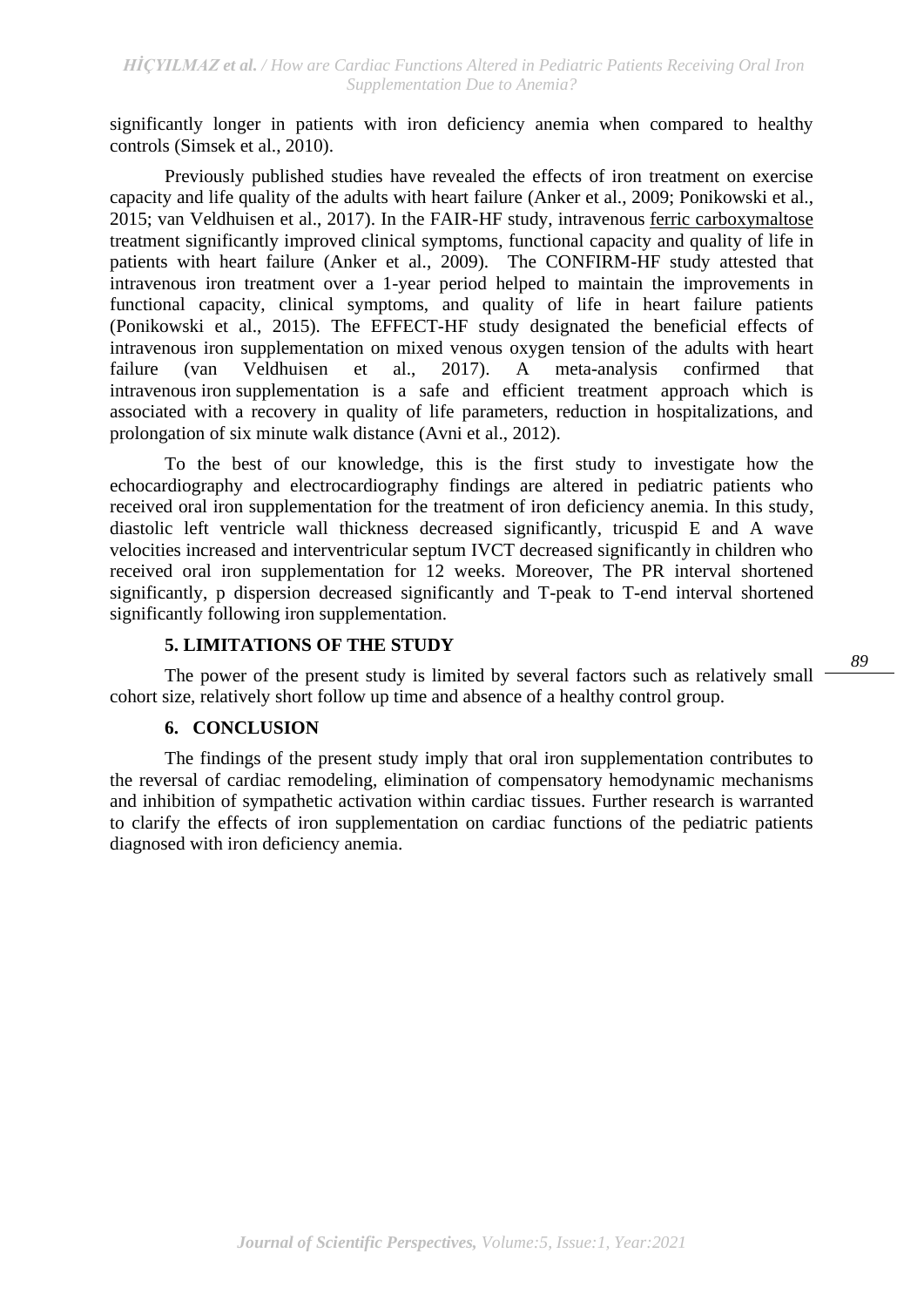*HİÇYILMAZ et al. / How are Cardiac Functions Altered in Pediatric Patients Receiving Oral Iron Supplementation Due to Anemia?*

### **REFERENCES**

- ALIOGLU, B., CETIN, I.I., EMEKSIZ, Z.S., DINDAR, N., TAPCI, E. & DALLAR, Y. (2013). Iron deficiency anemia in infants: Does it really affect the myocardial functions? *Pediatric Hematology and Oncology*, *30*(3), 239–245.
- ANAND, I. S., GUPTA, P. (2018). Anemia and iron deficiency in heart failure. *Circulation*, *138*(1), 80–98.
- ANKER, S.D., COMIN COLET, J., FILIPPATOS, G., WILLENHEIMER, R., DICKSTEIN, K., DREXLER, H., LÜSCHER, T.F., BART, B., BANASIAK, W., NIEGOWSKA, J., KIRWAN, B.A., MORI, C., VON EISENHART ROTHE, B., POCOCK, S.J., POOLE-WILSON, P.A., PONIKOWSKI, P. (2009). Ferric carboxymaltose in patients with heart failure and iron deficiency. *New England Journal of Medicine*, *361*(25), 2436–2448.
- AVNI, T., LEIBOVICI, L., GAFTER-GVILI, A. (2012). Iron supplementation for the treatment of chronic heart failure and iron deficiency: systematic review and metaanalysis. *European Journal of Heart Failure*, *14*(4), 423–429.
- BAZETT, H.C. (1920). The time relations of the blood-pressure changes after excision of the adrenal glands, with some observations on blood volume changes. *The Journal of Physiology*, *53*(5), 320–339.
- CAMASCHELLA, C. (2015). Iron-deficiency anemia. *New England Journal of Medicine*, *372*(19), 1832–1843.
- COHEN-SOLAL, A., DAMY, T., TERBAH, M., KEREBEL, S., BAGUET, J.P., HANON, O., ZANNAD, F., LAPERCHE, T., LECLERCQ, C., CONCAS, V., DUVILLIÉ, L., DARNÉ, B., ANKER, S., MEBAZAA, A. (2014). High prevalence of iron deficiency in patients with acute decompensated heart failure. *European Journal of Heart Failure*, *16*(9), 984–991.

- DELOUGHERY, T.G. (2017). Iron deficiency anemia. *Medical Clinics of North America*, *101*(2), 319–332.
- DINSHAW, L., MÜNCH, J., DICKOW, J., LEZIUS, S., WILLEMS, S., HOFFMANN, B.A., PATTEN, M. (2018). The T-peak-to-T-end interval: a novel ECG marker for ventricular arrhythmia and appropriate ICD therapy in patients with hypertrophic cardiomyopathy. *Clinical Research in Cardiology*, *107*(2), 130–137.
- HEGDE, N., RICH, M.W., GAYOMALI, C. (2006). The cardiomyopathy of iron deficiency. *Texas Heart Institute Journal*, *33*(3), 340–344.
- JANKOWSKA, E.A., PONIKOWSKI, P. (2010). Molecular Changes in myocardium in the course of anemia or iron deficiency. *Heart Failure Clinics*, *6*(3), 295–304.
- KOBAK, K.A., RADWAŃSKA, M., DZIĘGAŁA, M., KASZTURA, M., JOSIAK, K., BANASIAK, W., PONIKOWSKI, P., JANKOWSKA, E.A. (2019). Structural and functional abnormalities in iron-depleted heart. *Heart Failure Reviews*, *24*(2), 269– 277.
- LOPEZ, A., CACOUB, P., MACDOUGALL, I.C., PEYRIN-BIROULET, L. (2016). Iron deficiency anaemia. *The Lancet*, *387*(10021), 907–916.
- MCLEAN, E., COGSWELL, M., EGLI, I., WOJDYLA, D., DE BENOIST, B. (2009). Worldwide prevalence of anaemia, WHO Vitamin and Mineral Nutrition Information System, 1993–2005. *Public Health Nutrition*, *12*(4), 444–454.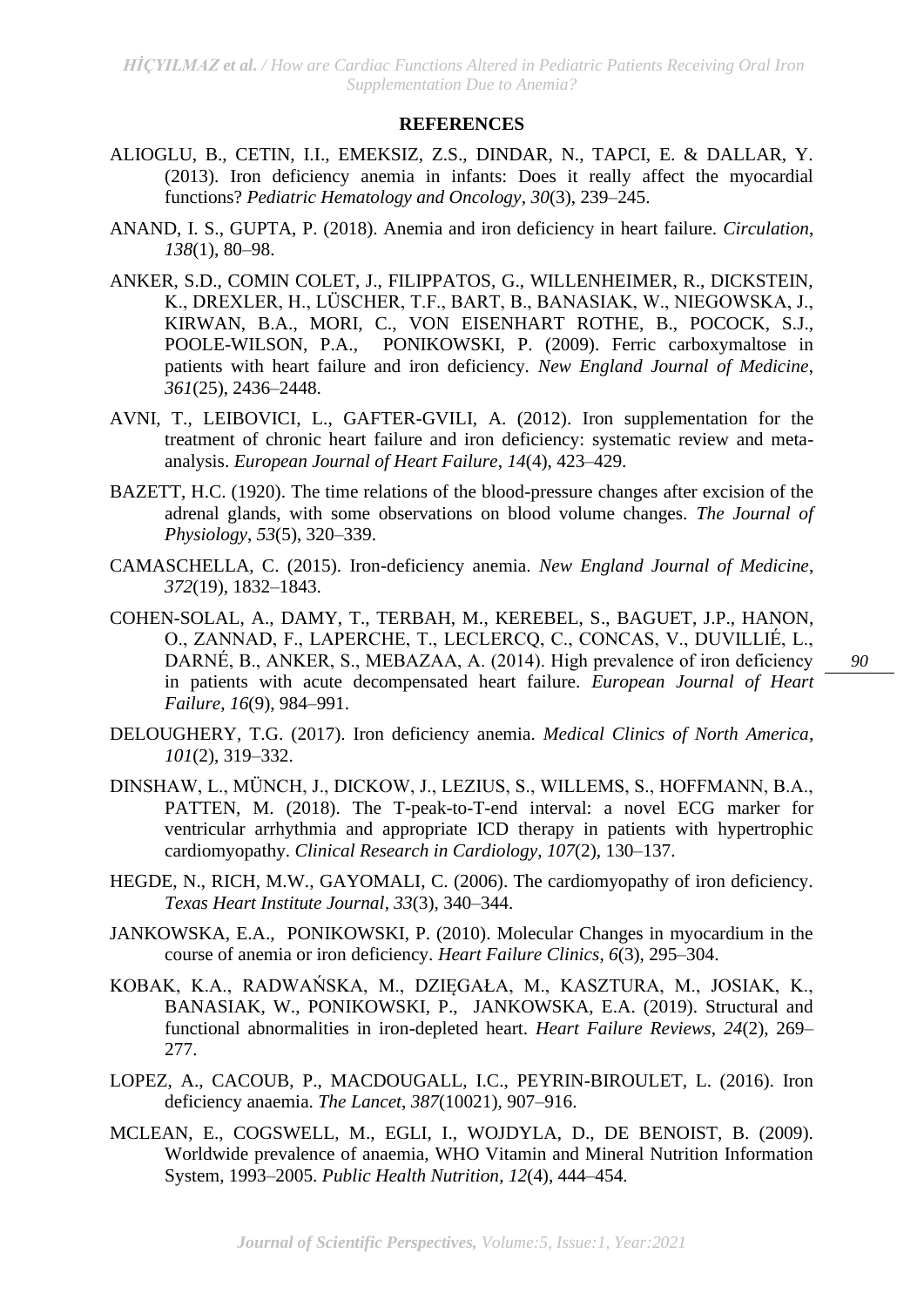- NAGUEH, S.F., SMISETH, O.A., APPLETON, C.P., BYRD, B.F., DOKAINISH, H., EDVARDSEN, T., FLACHSKAMPF, F.A., GILLEBERT, T.C., KLEIN, A.L., LANCELLOTTI, P., MARINO, P., OH, J.K., POPESCU, B.A., WAGGONER, A.D. (2016). Recommendations for the evaluation of left ventricular diastolic function by echocardiography: An update from the American Society of Echocardiography and the European Association of Cardiovascular Imaging. *Journal of the American Society of Echocardiography*, *29*(4), 277–314.
- OKUTUCU, S., AYTEMIR, K., OTO, A. (2016). P-wave dispersion: What we know till now? *JRSM Cardiovascular Disease*, *5*, 204800401663944.
- PÉREZ-RIERA, A.R., DE ABREU, L.C., BARBOSA-BARROS, R., GRINDLER, J., FERNANDES-CARDOSO, A., BARANCHUK, A. (2016). P-wave dispersion: an update. *Indian Pacing and Electrophysiology Journal*, *16*(4), 126–133.
- PONIKOWSKI, P., VAN VELDHUISEN, D.J., COMIN-COLET, J., ERTL, G., KOMAJDA, M., MAREEV, V., MCDONAGH, T., PARKHOMENKO, A., TAVAZZI, L., LEVESQUE, V., MORI, C., ROUBERT, B., FILIPPATOS, G., RUSCHITZKA, F., ANKER, S.D. (2015). Beneficial effects of long-term intravenous iron therapy with ferric carboxymaltose in patients with symptomatic heart failure and iron deficiency. *European Heart Journal*, *36*(11), 657–668.
- POWERS, J.M., BUCHANAN, G.R. (2014). Diagnosis and management of iron deficiency anemia. *Hematology/Oncology Clinics of North America*, *28*(4), 729–745.
- SCHUMACHER, K., DAGRES, N., HINDRICKS, G., HUSSER, D., BOLLMANN, A., KORNEJ, J. (2017). Characteristics of PR interval as predictor for atrial fibrillation: association with biomarkers and outcomes. *Clinical Research in Cardiology*, *106*(10), 767–775.
- SIMSEK, H., GUNES, Y., DEMIR, C., SAHIN, M., GUMRUKCUOGLU, H.A., TUNCER, M. (2010). The effects of iron deficiency anemia on p wave duration and dispersion. *Clinics*, *65*(11), 1067–1071.
- SUBRAMANIAM, G., GIRISH, M. (2015). Iron deficiency anemia in children. *The Indian Journal of Pediatrics*, *82*(6), 558–564.
- TSE, G., GONG, M., MENG, L., WONG, C.W., BAZOUKIS, G., CHAN, M.T.V., WONG, M.C.S., LETSAS, K.P., BARANCHUK, A., YAN, G.X., LIU, T., WU, W. K. K. (2018). Predictive value of Tpeak – tend indices for adverse outcomes in acquired QT prolongation: A meta-analysis. *Frontiers in Physiology*, *9*, 1226.
- TURNER, L.R., PREMO, D.A., GIBBS, B.J., HEARTHWAY, M.L., MOTSKO, M., SAPPINGTON, A., WALKER, L., MULLENDORE, M.E., CHEW, H. G. (2002). Adaptations to iron deficiency: Cardiac functional responsiveness to norepinephrine, arterial remodeling, and the effect of beta-blockade on cardiac hypertrophy. *BMC Physiology*, *2*(1), 1.
- VAN VELDHUISEN, D.J., PONIKOWSKI, P., VAN DER MEER, P., METRA, M., BÖHM, M., DOLETSKY, A., VOORS, A.A., MACDOUGALL, I.C., ANKER, S.D., ROUBERT, B., ZAKIN, L., COHEN-SOLAL, A. (2017). Effect of ferric carboxymaltose on exercise capacity in patients with chronic heart failure and iron deficiency. *Circulation*, *136*(15), 1374–1383.
- WANG, M. (2016). Iron deficiency and other types of anemia in infants and children. *American Family Physician*, *93*(4), 270–278.